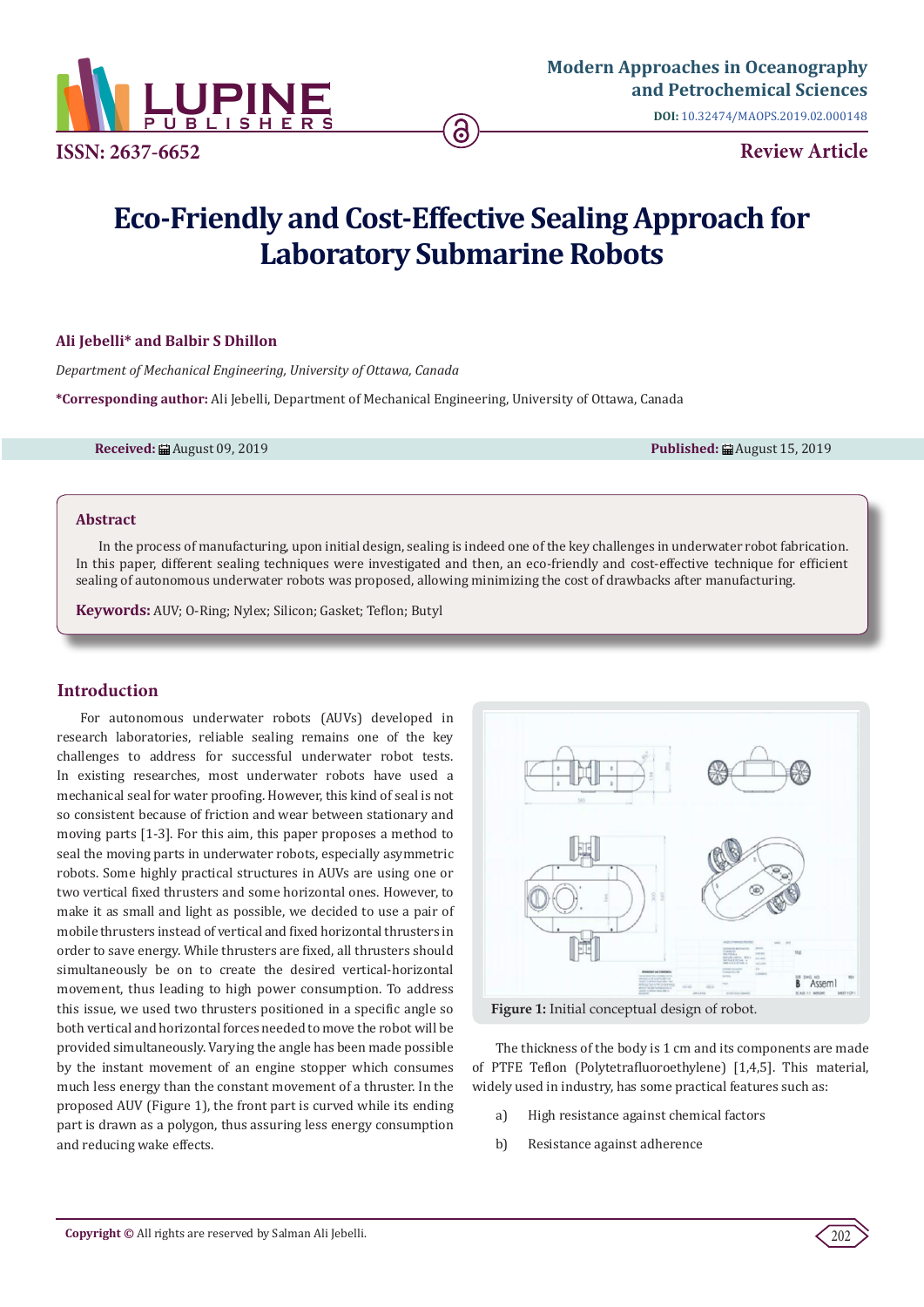#### c) High dielectric features (nonconductor)

In the designed autonomous underwater robot, a groove around the body was spotted. However, after machining Teflon, the AUV body was deformed. It should be noted that deformation in machining is unavoidable, but the extent differs [4]. (Figures 2-4) show the length of the edge and the depth of the groove in 10 spots of the oval circumference of the AUV. In this design, the length of the edge and the depth of the groove were designed to be 3 mm. and 3.1 mm. respectively. In these figures, the deformations at machining have brought about significant variations in the extent of depth of the groove and length of the edge. Note that a valve was allocated to the end of the AUV in order for the middle groove to be sealed and closed only once, thus leaving the access to the internal parts via the valve. Nevertheless, the sealing should be efficient to prevent any leakage afterwards.



Figure 2: Depths of the groove in 10 spots, red spots show the design values and blue spots the measured one.



**Figure 3:** Length of the edge in 10 spots, red spots show the design values and blue spots the measured ones.



**Figure 4:** Ratio between length of the edge and depth of the groove in 10 spots, red spots show the design values and the blue ones the measured values; the closer to the red spot, the better the fabrication will be.

### **O-Ring**

One of the most common methods for sealing AUVs is the use of O-Rings since most of them have a cylindrical shape. However, designers usually face the issue of irregular groove depth and noncontinuous edge. Furthermore, even if some methods for reducing groove depth variations and improving edge sharpness have been proposed, they are mainly based on models based on the upper edge. In such methods, silicone materials are usually poured into the middle of the groove and covered by Nylex sheets [4]. Next, the upper part of the body is placed, and the groove forms an edge. After a while, the middle material becomes dry and Nylex could be separated [1, 4]. The middle material has a complete elastic form and even can be used as O- Ring or Gasket by itself. We then tested this technique using a range of aquarium glues with various percentages and Gasket Makers (Figure 5). The Nylex sheet was not used in the aforementioned method and the edge was inserted into the basic material of silicon. However, once completed, reopening the whole system for maintenance or adjustments will be problematic and time- consuming. Also, leakage was observed even after O-Ring placement. This can happen due to two reasons,

- a. The inappropriate quality of the middle material and,
- b. The deformation of the horizontal shape of bodies, i.e., its twisting along length.



**Figure 5:** Edge made by the Gasket Maker.

### **Gasket**

Using Gasket instead can be an option where low pressures are involved (i.e., AUVs working at relatively low depths), which is the case in our application. So, Gasket was then used with sticky and elastic material placed between two sheets; then upon pressing the sheets together, they become fastened. As mentioned earlier, basic silicon materials have the features of a good Gasket (Figures 6-10).



**Figure 6:** Commercial silicon sheet designed for sealing.

**Citation:** Ali Jebelli, Balbir S Dhillon. Eco-Friendly and Cost-Effective Sealing Approach for Laboratory Submarine Robots. Mod App Ocean & Pet Sci 2(5)-2019. MAOPS.MS.ID.000148. DOI: [10.32474/MAOPS.2019.02.000148](http://dx.doi.org/10.32474/MAOPS.2019.02.000148).

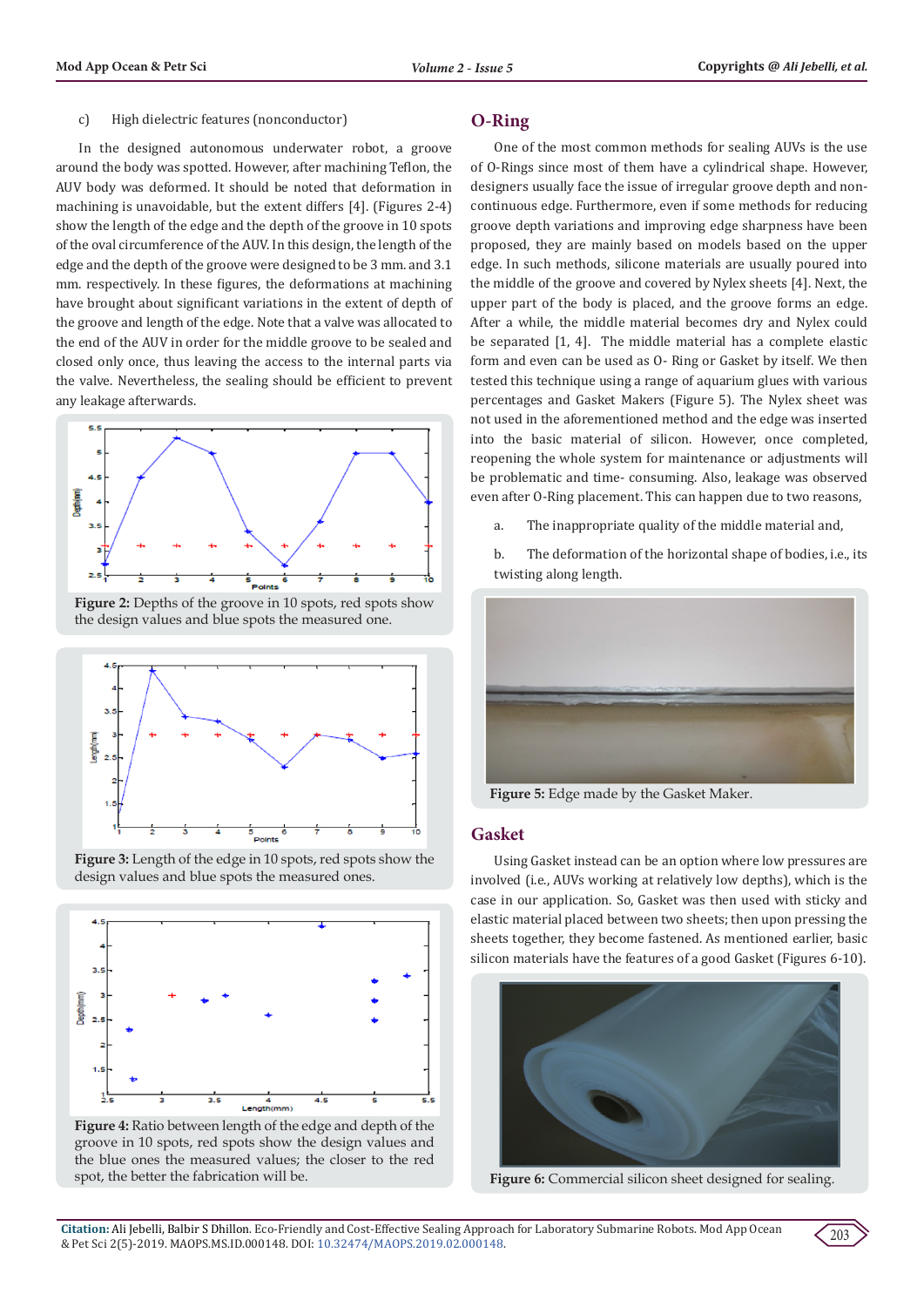

**Figure 7:** Use of standard silicon sheets as Gasket.



**Figure 8:** Use of Gasket Maker paste to customize sealing.



**Figure 9:** External sealing after sliding the upper and lower parts of the body.



**Figure 10:** Final sealing after fixing the two parts of the body.

As shown in the above figures, sealing seems to be adequate. However, further tests showed that after some body twists, another leakage was signaled.

# **Grease**

The third sealing alternative was the use of grease in the groove as a filler and insulation material (Figures 11&12). However, even if such option can be efficient, it was not considered due to possible water pollution with grease.



**Figure 11:** Body groove filled with grease.



**Figure 12:** External sealing after placement of the two body parts with grease in between.

# **Paraffin and Silicon-Based Materials**



**Figure 13:** External groove sealing using silicon-based glue.

The above methods were all applied before closing the two parts of the body and practically from inside. In a fourth approach, the sealing was performed from outside. To this aim, liquid Paraffin was considered [6]. This material turns into liquid at 50-60 degrees and could be easily placed inside the groove while it sticks well to Teflon. The problem of using Paraffin is its adequate use since the existence of some tiny holes upon pouring the Paraffin can be high if the groove is relatively long, which is the case in our prototype. So this option was not retained. Instead, silicon- based materials were

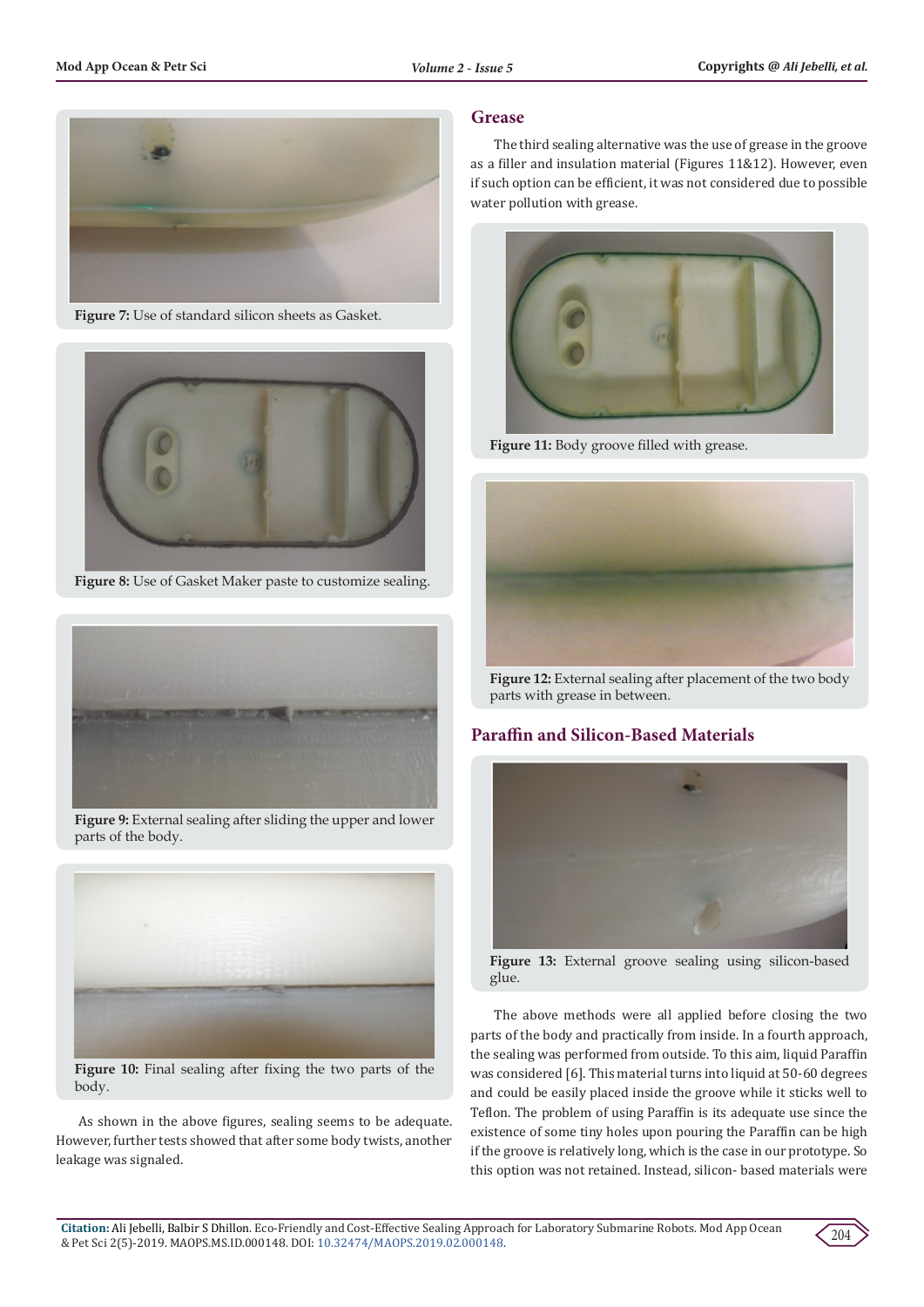tested (Figure 13). Compared to Paraffin, the merit of silicon-based materials is the reduced time required to dry. Yet, a slight water infiltration was observed during tests.

# **Adopted Method of Body Sealing**

As mentioned, the obtained sealing was secure. However, we noticed that using Butyl can raise a pollution issue because after each closing and opening, thin particles were found in the water as well as in the AUV body. To solve this problem, Butyl was replaced by Polyurethane, a material used in sealing pools and construction structures. This material exists in different forms in the market; the foam type of which was used to fill the groove between the two parts of the body, leading to appropriate sealing of the whole body.

### **Butyl**

The next option was to consider Butyl (Figure 14), a polymer used in industry [7]. (Figure 15) shows the external sealing (external groove) while using Butyl along with a plastic sticky band in the form of paste, which could be easily connected and disconnected, thus not only completely solving the issue of sealing but allowing easy reopening of the AUV body for future replacement or repairs. Finally, after different tests, a proper sealing was obtained following different steps. First, the external groove was filled by a thin layer of silicon-based material. Then, the Butyl band was applied. It has to be noted that considering the nature of the Butyl tape, it can be estimated that each band of Butyl can be attached and removed for less than seven times. After that, the band should be replaced.



**Figure 14:** Butyl tape.



**Figure 15:** Sealing by Butyl, back view.

# **Sealing Access Valve**

As for the other parts of the AUV like the access valve opening, O-ring was the best choice, as shown in (Figures 16&17). Note that to avoid possible leakage, O-rings with longer diameters were used. They have been filled with Polyurethane, with Teflon as ground and silicone-based material as wall.





**Figure 16:** Valve opening: sealing with O-ring groove.



**Figure 17:** Polyurethane and Teflon.